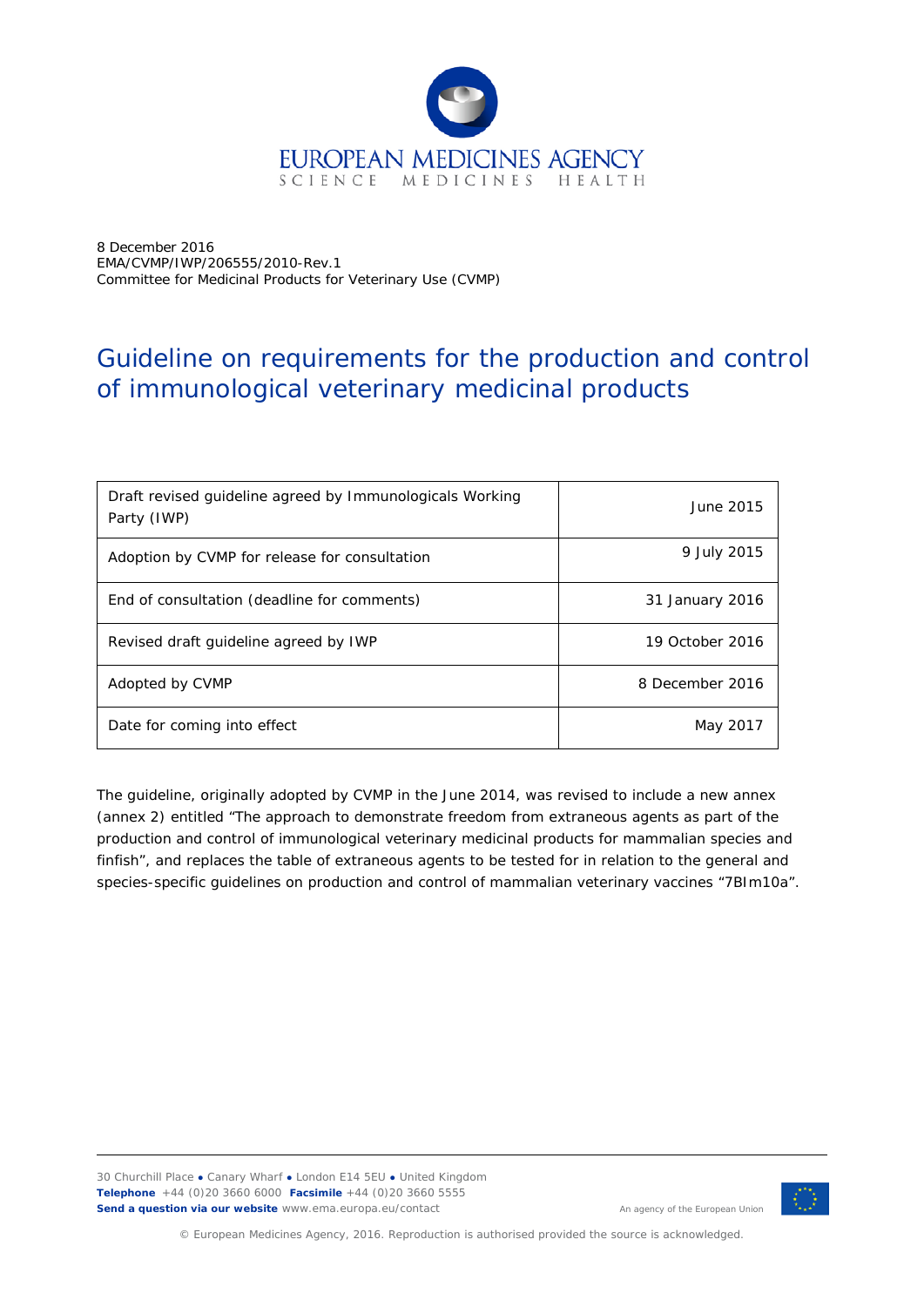# Guideline on requirements for the production and control of immunological veterinary medicinal products

## **Table of contents**

| Н.                                                                                    |  |
|---------------------------------------------------------------------------------------|--|
|                                                                                       |  |
|                                                                                       |  |
|                                                                                       |  |
| 2. Starting materials and control during the manufacturing process 4                  |  |
|                                                                                       |  |
|                                                                                       |  |
|                                                                                       |  |
|                                                                                       |  |
|                                                                                       |  |
|                                                                                       |  |
| 2.5. Purity of antigen harvest for inactivated vaccines produced on eggs (bioburden)6 |  |
|                                                                                       |  |
|                                                                                       |  |
|                                                                                       |  |
|                                                                                       |  |
| 3.2. Preservatives - Identification and assay of excipients components 7              |  |
|                                                                                       |  |
|                                                                                       |  |
|                                                                                       |  |
| III.                                                                                  |  |
|                                                                                       |  |
|                                                                                       |  |
| Annex 1 - Additional items, specific requirements for the production and              |  |
|                                                                                       |  |
|                                                                                       |  |
|                                                                                       |  |
|                                                                                       |  |
|                                                                                       |  |
|                                                                                       |  |
| Annex 2 - The approach to demonstrate freedom from extraneous agents                  |  |
| as part of the production and control of immunological veterinary medicinal           |  |
|                                                                                       |  |
|                                                                                       |  |
|                                                                                       |  |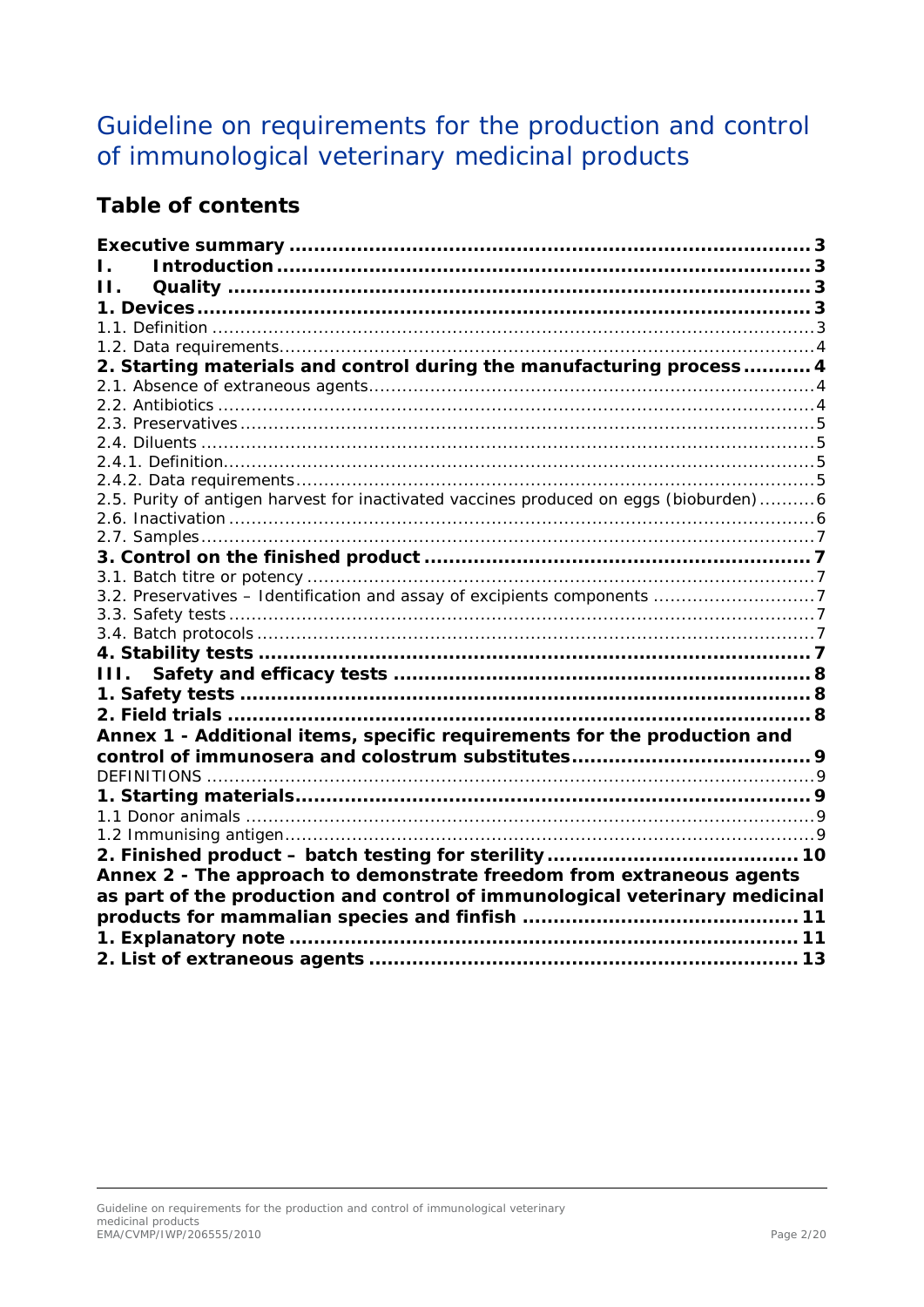## <span id="page-2-0"></span>**Executive summary**

This document provides information on items to be considered for the production and control of all immunological veterinary medicinal products (IVMPs).

The guideline outlines important items related to the quality, safety and efficacy parts of the marketing authorisation dossier that are not sufficiently defined in the requirements of Annex I of Directive 2001/82/EC and the European Pharmacopoeia (Ph. Eur.). Therefore compliance with this guideline (and the above mentioned regulatory documents) provides an assurance that the IVMP will be considered satisfactory by all the Member States.

## <span id="page-2-1"></span>**I. Introduction**

The guideline is intended to supplement Directive 2001/82/EC, the European Pharmacopoeia, in particular Ph. Eur. 0062 Vaccines for veterinary use, and relevant VICH guidelines. This guideline intends to clarify the requirements that are not covered by these. Principles of GMP are covered by specific guidance and by Directive 91/412/EC and are out of the scope of this guideline but they should be kept in mind in order to understand the rationale behind the requirements of this guideline.

All IVMPs shall normally comply with this guideline.

Compliance with the guidelines provides an assurance that the research and development work undertaken will be considered valid by all Member States. Nevertheless, in order not to place undue constraints on scientific research, an alternative approach to the one described in a guideline may be used, if it can be shown that this is justified.

Reductions in the requirements that may be acceptable are provided in a specific guideline "Guideline on data requirements for immunological veterinary medicinal products intended for minor use or minor species/limited market" (EMA/CVMP/IWP/123243/2006-Rev.3).

Specific requirements for the production and control of immunosera and colostrum substitutes are attached as Annex 1 to this guideline.

The approach to demonstrate freedom from extraneous agents as part of the production and control of IVMPs for mammalian species and finfish is attached as Annex 2 to this guideline.

Guidance on safety and efficacy requirements in the application for marketing authorisation for fish vaccines is outlined in "Guideline on the design of studies to evaluate the safety and efficacy of fish vaccines" (EMA/CVMP/IWP/206555/2010).

## <span id="page-2-2"></span>**II. Quality**

## <span id="page-2-3"></span>**1. Devices**

### <span id="page-2-4"></span>*1.1. Definition*

Annex I of Directive 2001/82/EC, Title II, Part 2.A, 1. Qualitative particulars states that:

"These particulars shall be supplemented …, together with details of devices with which the IVMP will be used or administered and which will be delivered with the medicinal product. If the device is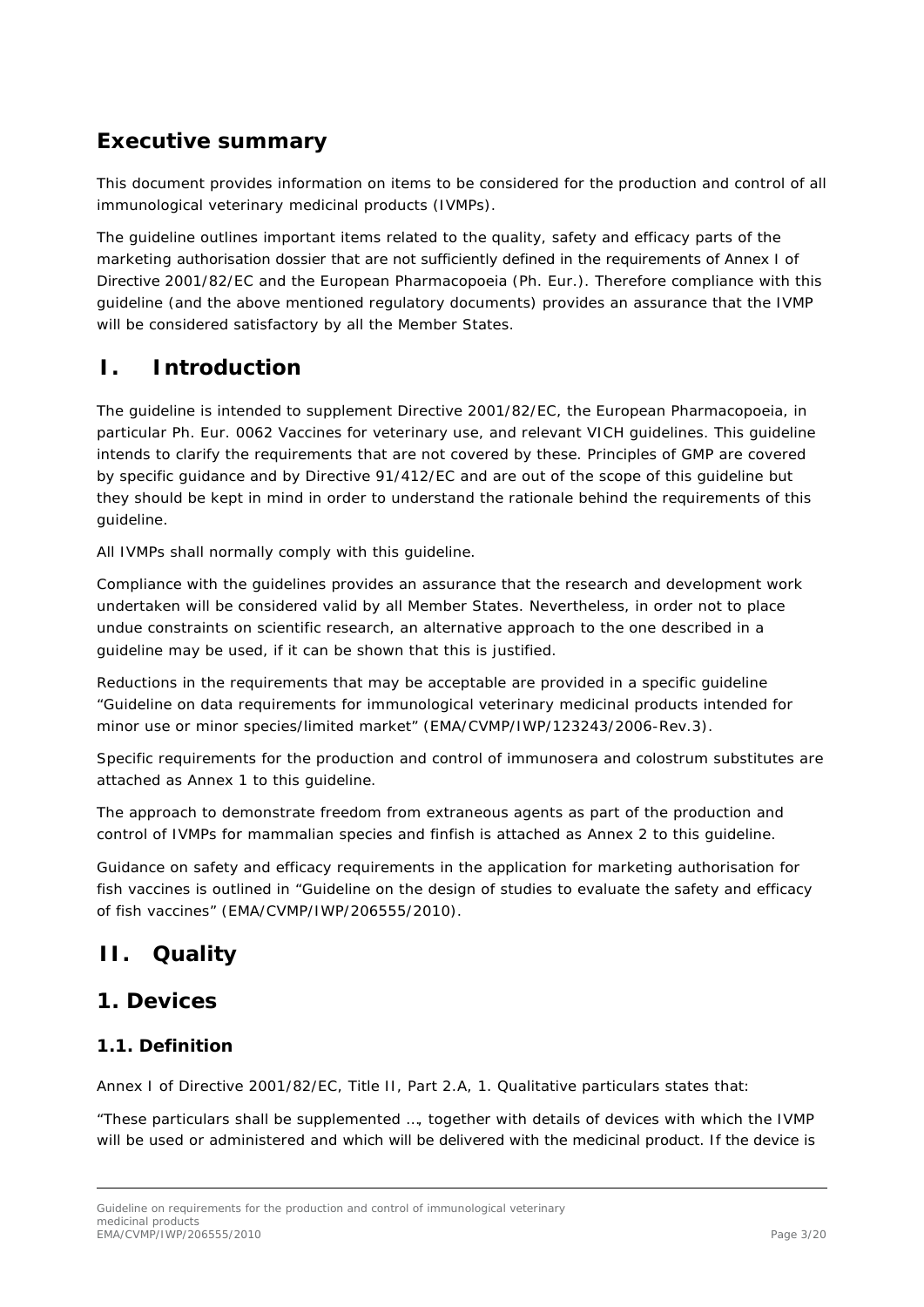not delivered together with the IVMP, relevant information about the device shall be provided, where necessary for the assessment of the product."

For the purpose of this guideline, devices are defined as equipment used for the proper administration of IVMPs and which may influence the safety and efficacy of the product (e.g. devices for spray, intranasal, eye drop, intracutaneous, intrafollicular, *in ovo* administration).

### <span id="page-3-0"></span>*1.2. Data requirements*

As the use of a device can have an impact on the safety and efficacy of the IVMP, all the necessary data should be provided:

- A precise description of the device including an analysis of the possible influence on safety and efficacy of the IVMP.
- A detailed description of the sterilisation or disinfection of the device.
- A detailed description of the handling of the device.
- A clear statement of whether the device is delivered together with the IVMP or not
- A clear indication of the sources accessible in each Member State if the device is not delivered with the IVMP.

To avoid the use of inappropriate devices not evaluated in the safety and efficacy trials, the product information should indicate the type of device that should be used when administering the IVMP, and describe the physical and biological prerequisites and specifications of the device (e.g. volume of the delivered dose, pattern of distribution in skin, location of administration (intracutaneous, subcutaneous, and intradermal), pressure of the device, droplet size, etc.).

## <span id="page-3-1"></span>**2. Starting materials and control during the manufacturing process**

### <span id="page-3-2"></span>*2.1. Absence of extraneous agents*

When the Directive 2001/82/EC and the Ph. Eur. refer to the testing of potential contaminants, Annex 2 (The approach to demonstrate freedom from extraneous agents as part of the production and control of immunological veterinary medicinal products for mammalian species and finfish) to this guideline should be taken into account.

### <span id="page-3-3"></span>*2.2. Antibiotics*

Antibiotics used during the production of an IVMP should be used under the restrictions of the Ph. Eur. 0062 Vaccines for veterinary use.

Antibiotics used in the production of IVMPs may be present in the finished product. It is therefore recommended that for IVMPs intended for food producing species, antibiotics for which maximum residue limits (MRLs) have been established in the relevant species should be used (i.e. the antibiotics should be listed in table 1 of the annex to Commission Regulation (EU) 37/2010 for the relevant species). If an antibiotic not listed in table 1 of the annex to Commission Regulation (EU) 37/2010 is used, then the applicant should address the consumer safety implications arising from its potential presence in the finished product. Applicants should note that residues of antibiotics not included in table 1 of Commission Regulation (EU) 37/2010, found at residue control, would be considered as violative residue findings.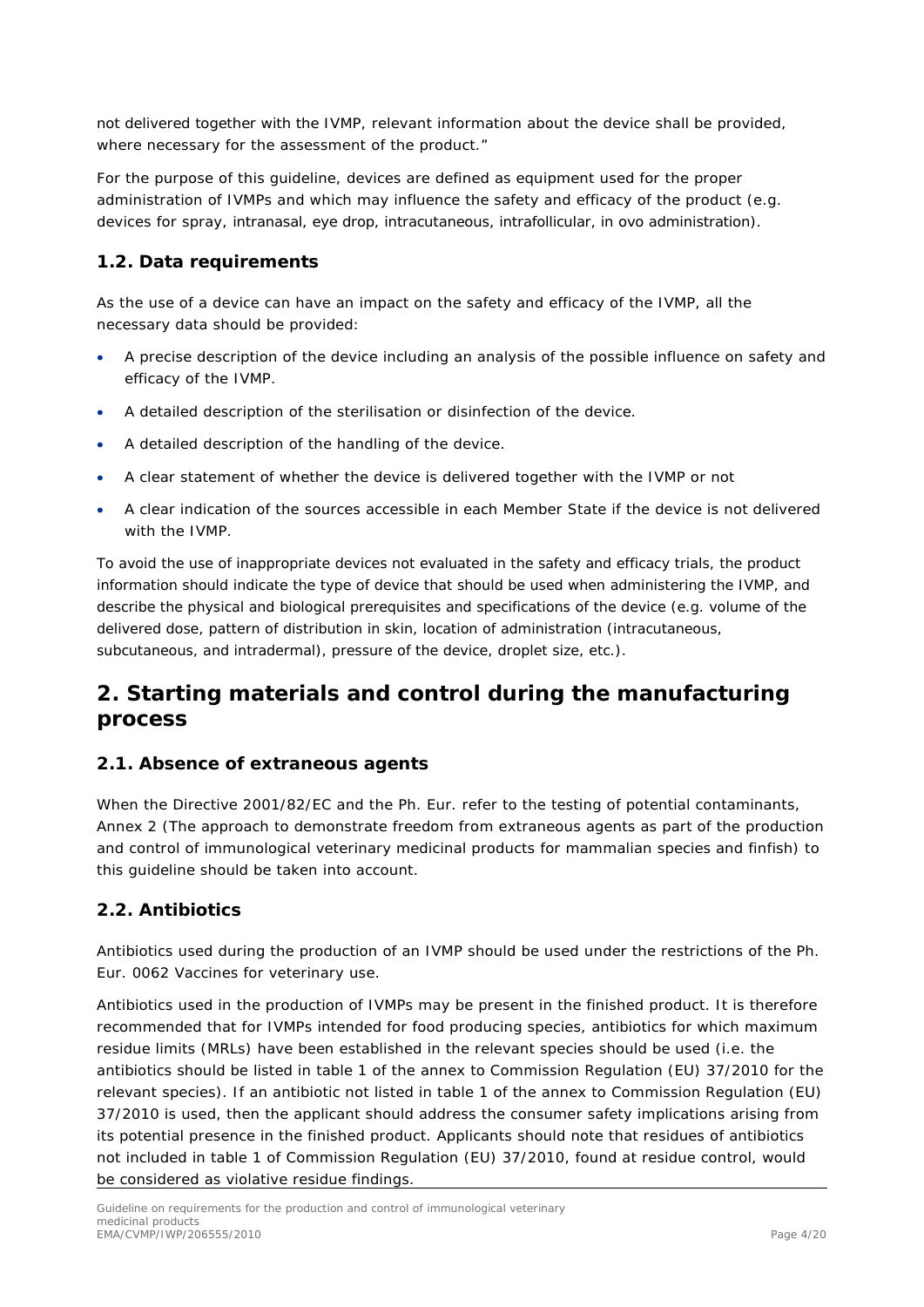The number of antibiotics used has to be justified. The maximum concentration level of antibiotics used during the production should be defined. The level of remaining antibiotic content in the finished product should be indicated in the dossier and can be based on calculation.

### <span id="page-4-0"></span>*2.3. Preservatives*

In selecting a preservative system the applicant should consider

- the effectiveness against potential microbial contaminants;
- possible interaction with the formulation or container (for example, thiomersal is ineffective in sera, and can bind to sulphydryl (SH) groups and polymeric material);
- the potential pharmacological and toxicological effects on the target animal species, at the dose rates appropriate to the veterinary medicinal product;
- any MRLs which have been fixed for the preservative substance(s), if appropriate;
- possible effects on testing of the immunological veterinary medicinal product, for example tests on cell cultures or mammalian species.

Long term experience with the use of the preservative in numerous similar products (e.g. thiomersal, formaldehyde) can be regarded as sufficient justification. The test procedures and microorganisms employed for demonstrating preservative efficacy should be as outlined in the Ph. Eur. 5.1.3. Efficacy of antimicrobial preservation. The range of microorganisms chosen for the testing should reflect the potential risk. As the Ph. Eur. allows some flexibility in the experimental conditions and range of microorganisms, the materials and methods for testing, if different from the ones listed in Ph. Eur. 5.1.3., should be described in appropriate detail by the applicant who must also validate the method to "ensure that any residual antimicrobial activity of the product is eliminated by dilution, filtration or by the use of a specific inactivator" in the recovery operation. The maintenance of the quantity of preservative (or the preservative efficacy, if justified) throughout the period of the IVMP shelf life should be demonstrated.

#### <span id="page-4-1"></span>*2.4. Diluents*

#### <span id="page-4-2"></span>**2.4.1. Definition**

Annex I of Directive 2001/82/EC, Title II, Part 1.A states that: "Information on diluents needed for making the final vaccine preparation shall be included in the dossier. An immunological veterinary medicinal product is regarded as one product even when more than one diluent is required so that different preparations of the final product can be prepared, which may be for administration by different routes or methods of administration." The diluent does not contain any active substance.

### <span id="page-4-3"></span>**2.4.2. Data requirements**

The data for production and control should follow the principles for IVMPs (Annex I, Title 2), where applicable. The dossier should provide the relevant data especially for:

- Qualitative and quantitative particulars;
- Description of the manufacturing method;
- Production and control of starting materials;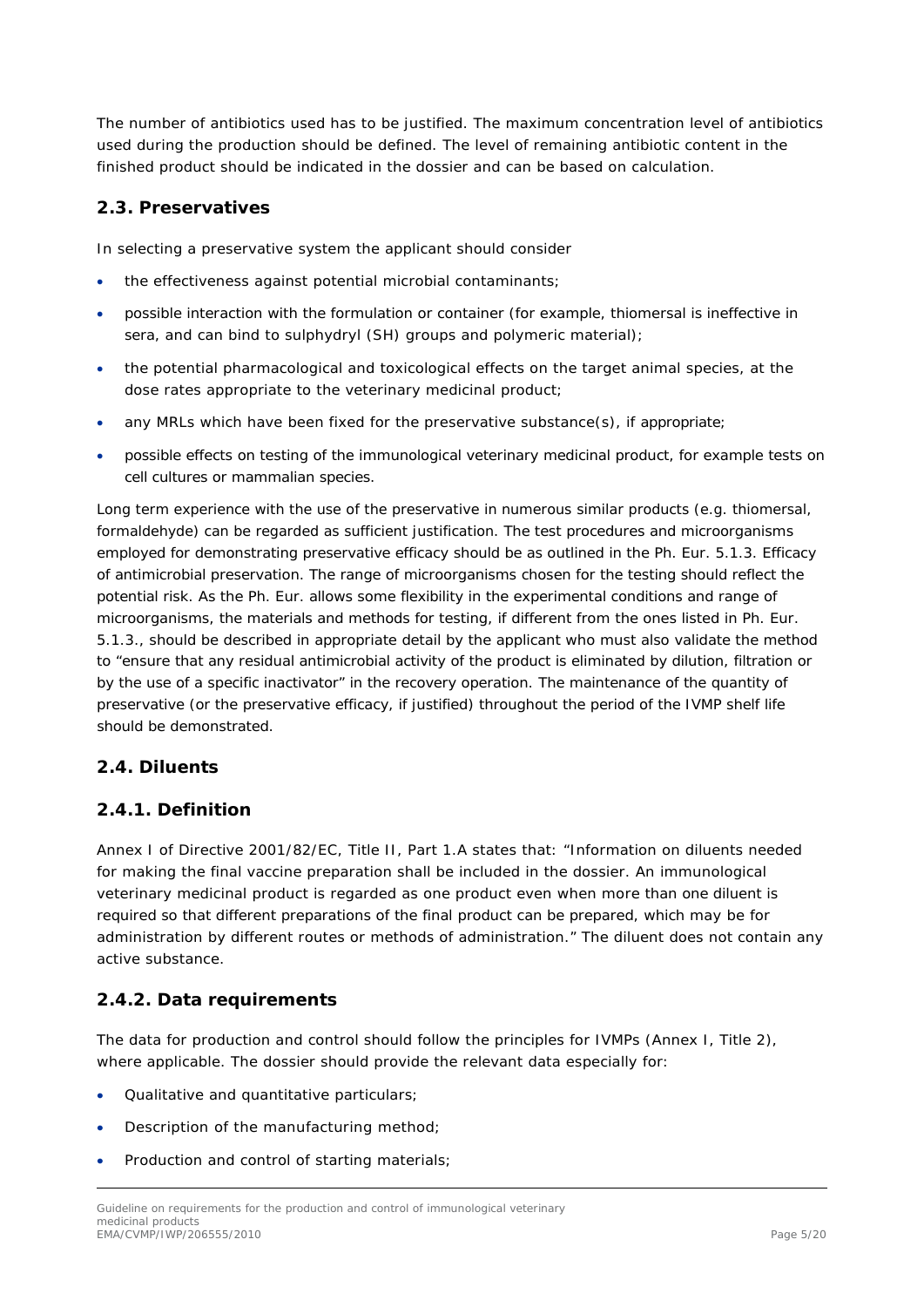- Control tests during the manufacturing process;
- Control of the finished product;
- Sterility;
- Virucidal/bactericidal effect on the active substance by using the diluent to solve the active substance prior to titration;
- Stability tests;
- Starting materials used for the production of IVMPs for food producing species should comply with the current MRL legislation.

The IVMP for which the diluent is intended for should be fully tested for safety and efficacy. Provided the relevant studies are performed with the final product solved in the diluent, no separate studies on the diluent concerning safety and efficacy are required.

### <span id="page-5-0"></span>*2.5. Purity of antigen harvest for inactivated vaccines produced on eggs (bioburden)*

For micro-organism grown in eggs, each batch of clarified harvest shall be tested for the amount of bacteria present and the value obtained shall be included on the batch test protocol. In general, it is stated that the production (harvest) process should ensure that the bioburden is as low as possible. Reduction of the bioburden and the validation of the inactivation procedures shall be considered not only for the vaccine antigen but also for the amount of bioburden present in the bulk prior to inactivation.

The maximum bioburden should be defined by the applicant, based on data from validation of inactivation and safety studies and it should be controlled in each harvest or bulk as an in process control.

### <span id="page-5-1"></span>*2.6. Inactivation*

Annex I of Directive 2001/82/EC states under Title II, Part 2.D Control tests during the manufacturing process: "For inactivated or detoxified vaccines, inactivation or detoxification shall be tested during each production run as soon as possible after the end of the inactivation or detoxification process and after neutralisation if this occurs, but before the next step of production." Under Title II, Part 2.E Control tests on the finished product, it is mentioned that a test to verify inactivation shall be carried out on the product in the final container unless it has been conducted at a late stage in-process.

It is considered that a single test to confirm complete inactivation carried out at the stage after inactivation when detection of any residual live antigen is most likely should give sufficient assurance of complete inactivation and compliance with the pharmacopoeial standard.

Validation of the inactivation process of IVMPs is subjected to the provision of data showing complete inactivation of the micro-organism. To this aim, according to Ph. Eur. 0062, Vaccines for veterinary use, data on inactivation kinetics should be obtained using the selected method of inactivation. However a clear indication is only given concerning the time required for inactivation which, normally, should not exceed 67% of the duration of the inactivation process. It is considered that extrapolation of inactivation kinetics results (during a 1-step process) to higher pre-inactivation titres than those used in the corresponding validation studies is not permitted. The maximum titre of the micro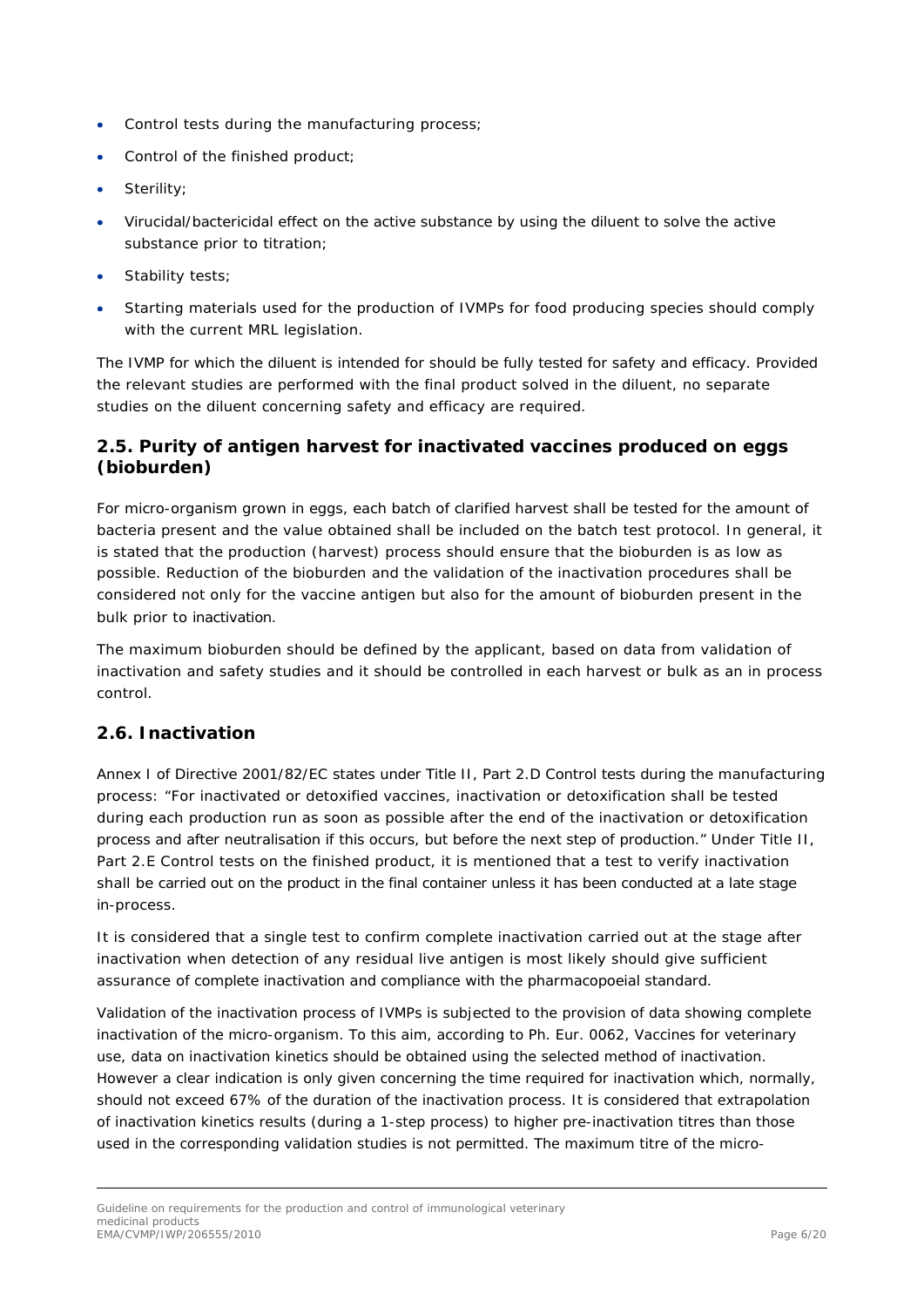organism capable to be inactivated by the selected method of inactivation should be then established based on the actual data obtained from inactivation kinetics studies.

### <span id="page-6-0"></span>*2.7. Samples*

Representative samples of all seed materials (e.g. subsequent passages), reagents, in-process materials and finished product shall be supplied to the competent authorities, on request.

### <span id="page-6-1"></span>**3. Control on the finished product**

The control tests on the finished product mentioned in the Annex I of Directive 2001/82/EC under Title II, Part 2.E shall normally be performed on each batch or sub-batch of IVMP produced. In the case of sub-batches which differ only due to their processing after bulk blending, for example in their filling session or vial size, some tests may be carried out on the final bulk or on one of the sub-batches, if justified.

It should be demonstrated that the subsequent procedure does not result in differences in test results and the results obtained from tests on the bulk can be reproduced on the sub-batch(es) of the finished product. For example, it may be expected that tests of potency of inactivated IVMPs could be done on the final bulk. On the other hand, tests for sterility must be carried out on each sub-batch.

#### <span id="page-6-2"></span>*3.1. Batch titre or potency*

For a live IVMP, the titration of the active substance shall be validated according to the principles of the VICH GL1 "*Guideline on validation of analytical procedures: definition and terminology*" and VICH GL 2 "*Validation of analytical procedures: methodology*". An inactivated IVMP shall be shown to be of satisfactory potency using validated methods.

#### <span id="page-6-3"></span>*3.2. Preservatives – Identification and assay of excipients components*

Tests for the concentrations of preservatives shall be carried out to show that these are in conformity with the limits set for the product. The concentration of preservative at release can be higher than at the end of the shelf life if the efficacy of the preservative has been demonstrated with the lower concentration. The composition of the product shall indicate the lower concentration of the preservative.

#### <span id="page-6-4"></span>*3.3. Safety tests*

The Directive 2001/82/EC requests that an overdose safety test is performed on the finished product. As the Ph. Eur. 0062 Vaccines for veterinary use does not request this test anymore, it is considered that the batch safety test is not mandatory as a control of the finished product.

#### <span id="page-6-5"></span>*3.4. Batch protocols*

The batch protocols should be based on the templates issued by the European Commission and the European Directorate for the Quality of Medicines (EDQM) at the time the batch was produced.

### <span id="page-6-6"></span>**4. Stability tests**

Stability testing shall be carried out as specified in the Directive 2001/82/EC and in the Ph. Eur. 0062 Vaccines for veterinary use on not fewer than three representative consecutive batches. The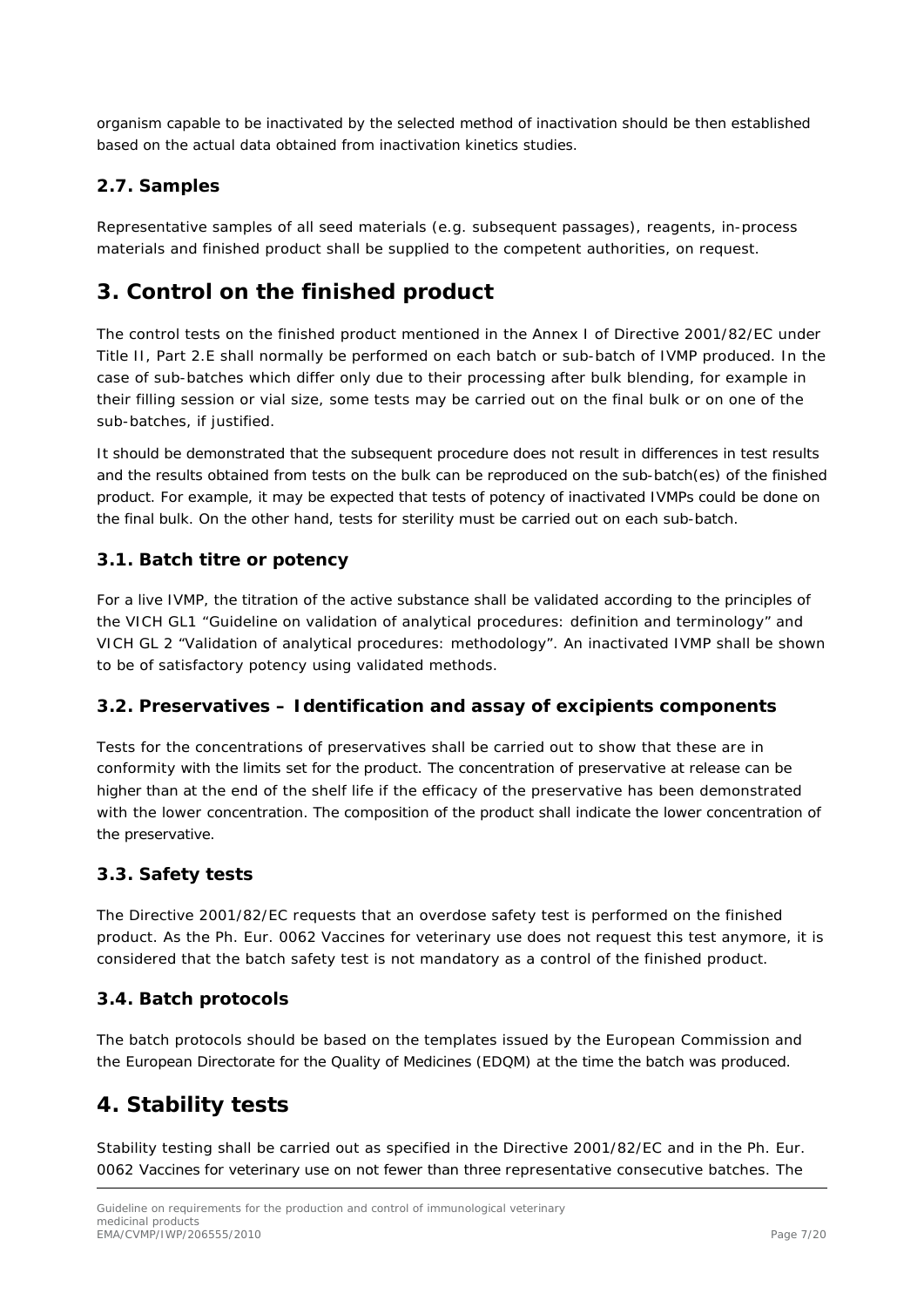three consecutive production runs may be carried out on a pilot scale, providing this mimics the full-scale production described in the application. The sterility of the IVMPs has to be proven at the end of the shelf life. This can be achieved by sterility testing or alternatives (e.g. test for container/closure integrity). Where bulk material is to be stored before formulation and final manufacturing, stability data should be provided.

## <span id="page-7-0"></span>**III. Safety and efficacy tests**

Animal welfare concerns should be taken into consideration in compliance with Directive 2010/63/EC when designing studies to test the safety and efficacy of IVMPs. Aspects to be considered include:

- − Personnel conducting the studies should be appropriately trained to detect signs of illness as well as behavioral changes in the test animals.
- The method used to identify vaccinated and controls animals should involve the least harmful technique for the animals in the study.
- The number of animals in the vaccinated and control groups should be sufficient to obtain statistically significant and clinically reliable results. However, for vaccination-challenge studies, the possibility of reducing the number of control non-vaccinated animals should be investigated as these animals will suffer disease and associated distress.
- Mortality as an evaluation parameter in vaccination-challenge studies should be avoided whenever possible; humane endpoints have to be respected. Moribund animals should be humanely killed.

## <span id="page-7-1"></span>**1. Safety tests**

Safety testing shall be carried out as specified in the Ph. Eur. 5.2.6 Evaluation of safety of veterinary vaccines and immunosera, and in Directive 2001/82/EC. The IVMPs to be tested shall be diluted in the recommended diluent, if appropriate.

## <span id="page-7-2"></span>**2. Field trials**

Safety and efficacy must be studied in field trials performed on a sufficient number of target species distributed in more than one premises.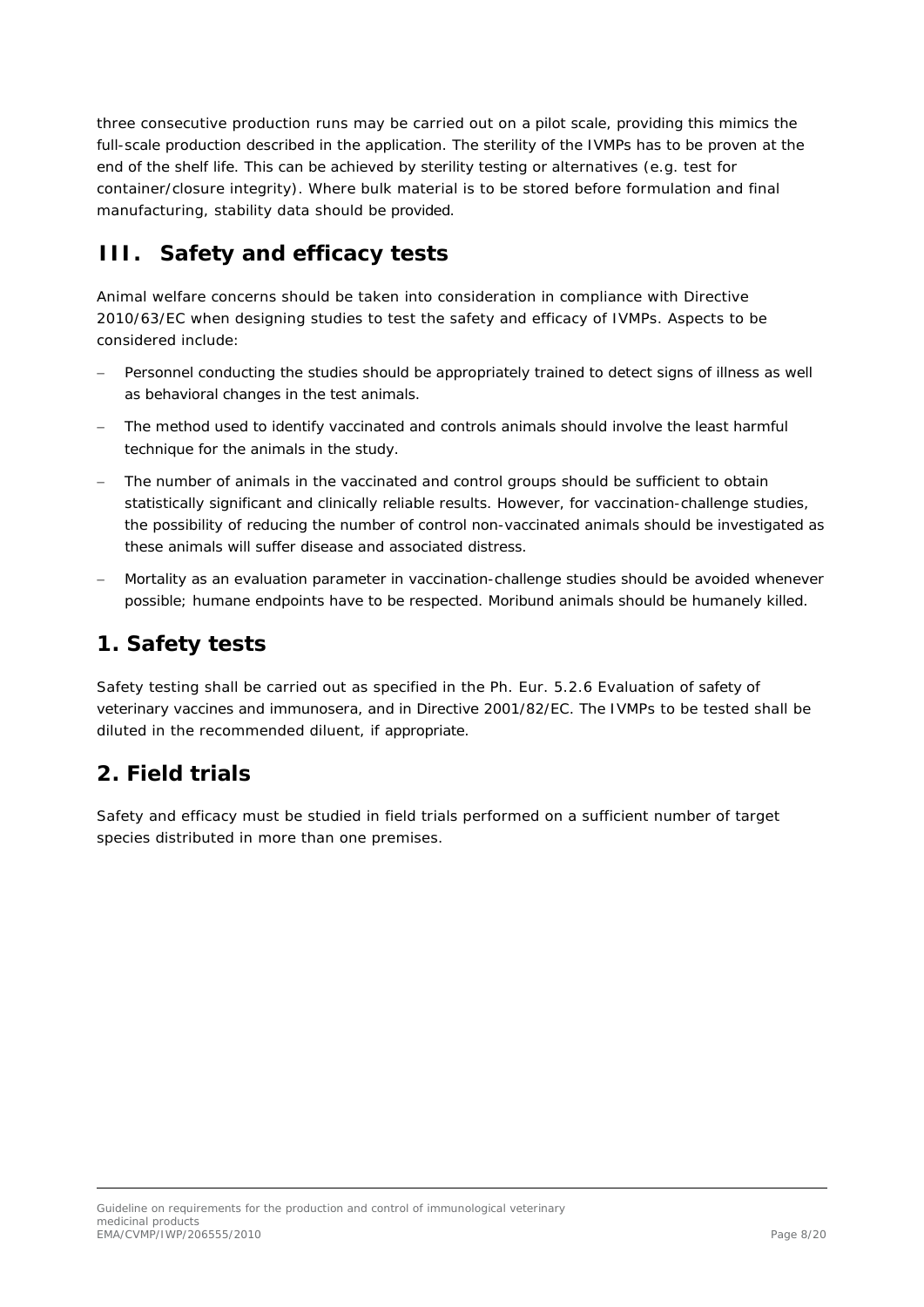## <span id="page-8-0"></span>**Annex 1 - Additional items, specific requirements for the production and control of immunosera and colostrum substitutes**

This annex is intended to provide additional guidance on the type of data which should be included in applications for marketing authorisations for immunosera and colostrum substitutes. It is intended to supplement Directive 2001/82/EC and the general guideline.

The annex has not been prepared to give guidance for applications for products containing monoclonal antibodies and may not be applicable to such products.

### <span id="page-8-1"></span>*DEFINITIONS*

The definitions in the Ph. Eur. 0030 Immunosera for veterinary use apply together with the following additional definition:

**Immunoserum** – a veterinary medicinal product containing for example, polyclonal antibodies, or immunoglobulin fractions, or antibodies produced in eggs and used to provide passive immunity, through its immunoglobulin content.

**Colostrum substitute** – a veterinary medicinal product for administration by the oral route to new-born animals to provide passive immunity, through its immunoglobulin content. It contains, for example, polyclonal antibodies, or immunoglobulin fractions, or antibodies produced in eggs.

**Donor animal** – an animal which is kept for the production of immunoserum or colostrum or antibodies produced in eggs.

The donor animals may or may not have been actively immunised to boost the concentration of immunoglobulins to one or more specific antigens.

## <span id="page-8-2"></span>**1. Starting materials**

### *Preparation of the material containing the active ingredient*

#### <span id="page-8-3"></span>*1.1 Donor animals*

Donor animals should comply with the Ph. Eur. 0030 Immunosera for veterinary use 01/2008/0030.

Detailed information must be provided of the testing regime used to monitor the health status of the animals and this must include information on the test methods used and their validation.

### <span id="page-8-4"></span>*1.2 Immunising antigen*

Immunising antigen should comply with the Ph. Eur. 0030 Immunosera for veterinary use 01/2008/0030.

Wherever possible, the immunising antigen used should be a product with a marketing authorisation granted in the relevant Member State, in accordance with the requirements of Directive 2001/82/EC.

When an authorised product is used, it will be sufficient, in the dossier provided in support of the application for a marketing authorisation for the immunoserum or colostrum substitute, to provide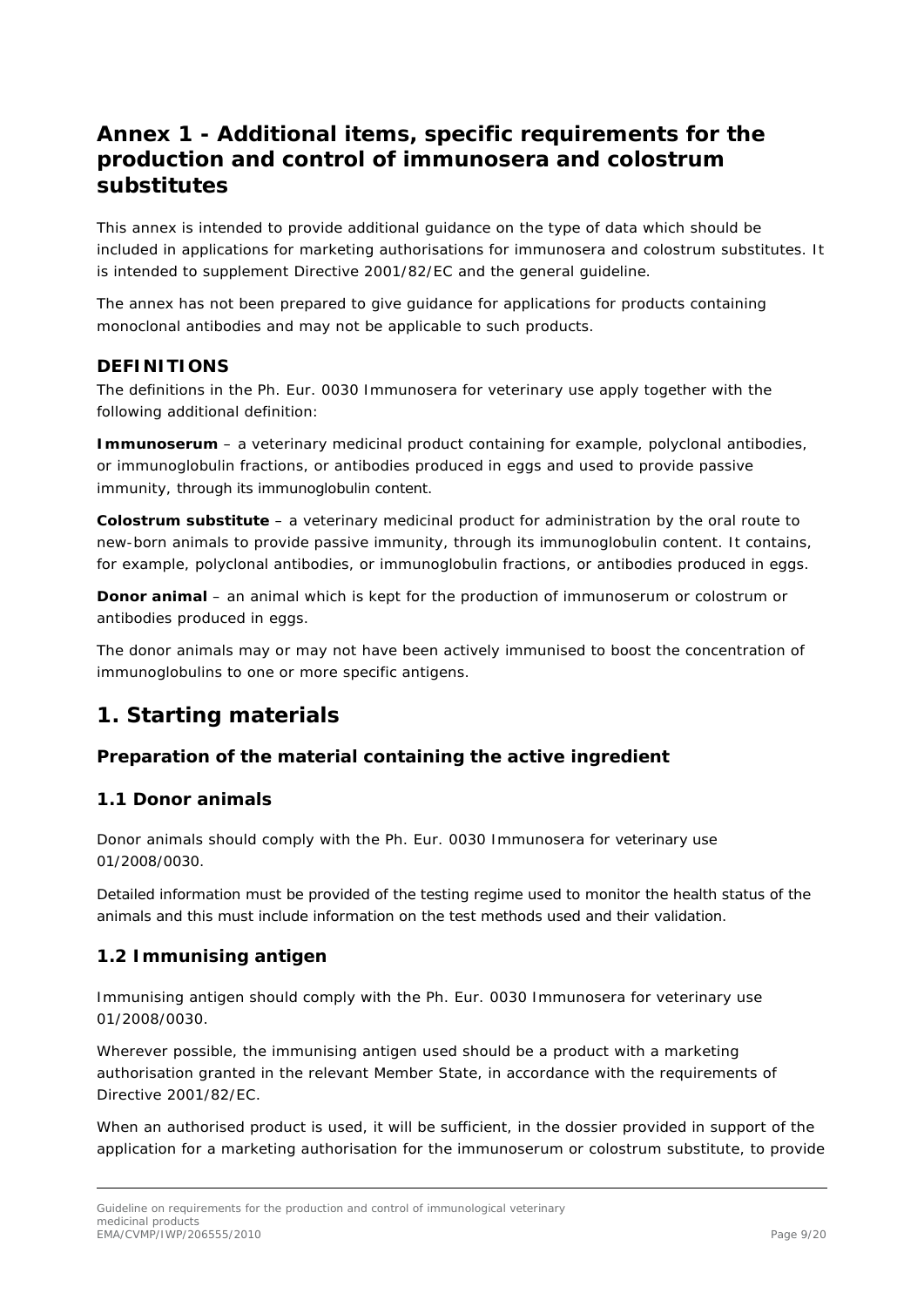brief details of the immunising antigen (e.g. name, licence number, holder of the marketing authorisation, manufacturer(s) and the SPC).

Where the immunising antigen is not an authorised product the principles and the format of Directive 2001/82/EC and this guideline can be used as a guide for this.

For live organisms, for inoculation into a donor animal, information should also be provided on the safety of the organisms for the donor animal and it may be necessary to provide information on the rate of clearance of the organism from the material to be collected from the donor (e.g. where there may be a long lasting infection or a short time from immunisation to collection of material).

## <span id="page-9-0"></span>**2. Finished product – batch testing for sterility**

The product shall be shown to meet the requirements of the Ph. Eur. 2.6.1. Sterility and 2.6.7.Mycoplasmas unless it is a colostrum substitute to be administered orally, in which case it may contain not more than one saprophytic organism per dose.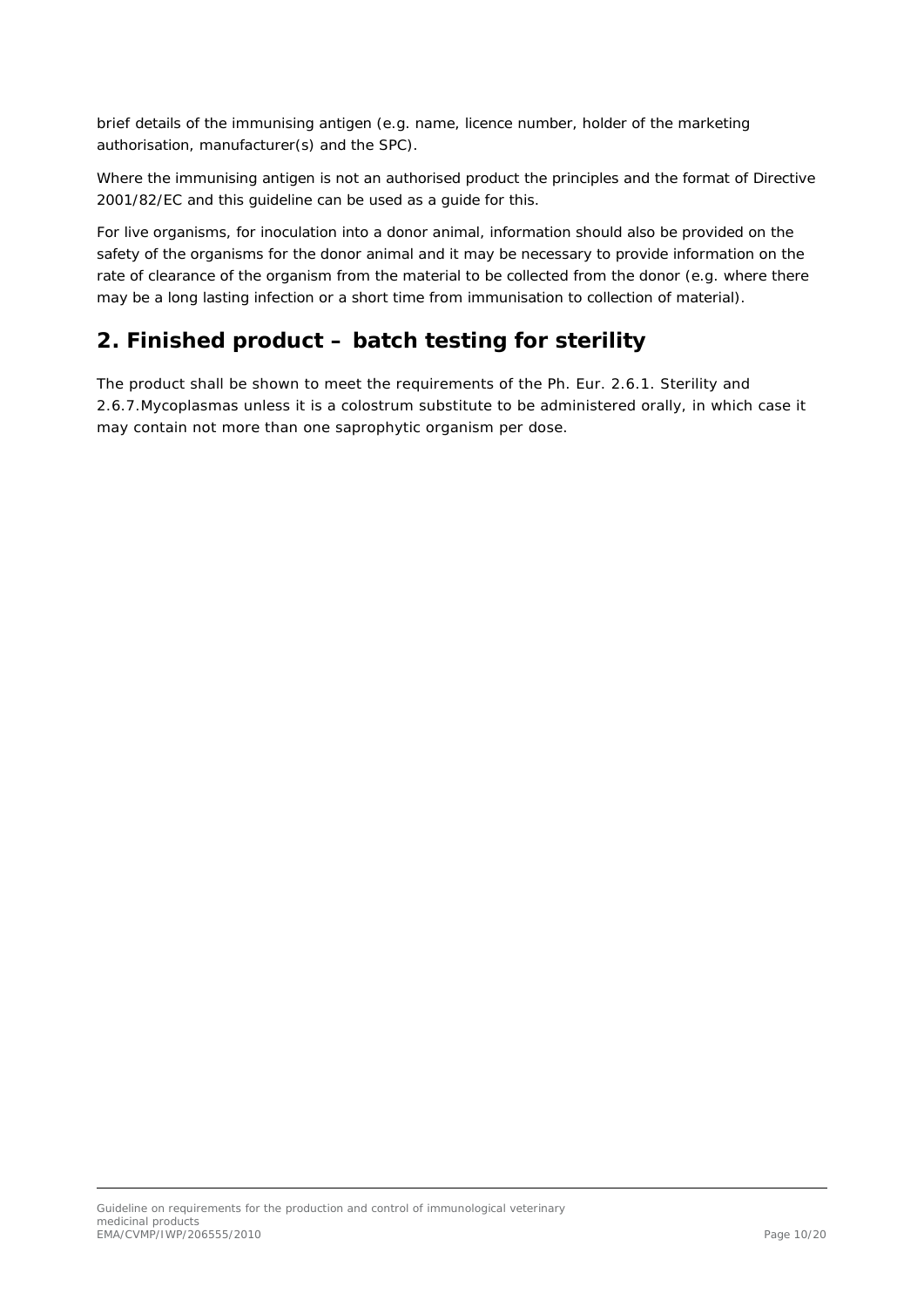## <span id="page-10-0"></span>**Annex 2 - The approach to demonstrate freedom from extraneous agents as part of the production and control of immunological veterinary medicinal products for mammalian species, salmonids and other finfish**

## <span id="page-10-1"></span>**1. Explanatory note**

Freedom from extraneous agents is a high priority for any medicinal product. For any IVMP placed on the market in the EU, the requirement to test IVMPs for potential infectious contaminants is specified in Directive 2001/82/EC and in the European Pharmacopoeia (Ph. Eur.) (Monographs 0062 and 0030, general chapters 5.2.4 and 5.2.5).

Prevention of potential contamination through extraneous agent testing embraces the entire production process, from raw materials to the final product. This includes reliable sourcing and testing of raw materials; standardized, controlled production processes using Good Manufacturing Practices (GMP) in order to assure consistent production; and, tests confirming the quality of starting and in-process materials as well as the final product.

Therefore the testing refers to all components of animal origin (cell substrates, virus seeds, substances of animal origin), in-process materials and the finished product, as specified in the respective legislation, Ph. Eur. and relevant guidelines. Different requirements may apply. For master seed virus lots no living organisms of any kind other than the species and strain stated is the rule (Ph. Eur. 0062). Cell seeds must not be contaminated by viruses (Ph. Eur. 5.2.4). Batches of substances of animal origin if found contaminated are either discarded or reprocessed and shown to be satisfactory (Ph. Eur. 5.2.5).

This annex is applicable to IVMPs for mammalian species, salmonids and other finfish. Extraneous agents for avian vaccines are dealt with in the Ph. Eur. For Transmissible Spongiform Encephalopathies (TSEs), Ph. Eur. general chapter 5.2.8 and the most recent version of the TSE Note for Guidance apply (Note for guidance on minimising the risk of transmitting animal spongiform encephalopathy agents via human and veterinary medicinal products - EMA/410/01) are applicable.

As indicated in the Ph. Eur., consideration has to be given to the species of origin of the test material and the target species for the product. In addition, the applicant must also take into account:

- 1. the disease situation in the country of origin, including emerging or re-emerging diseases in this context, this annex should be read in conjunction with the Clarification note on the requirements for the starting materials of biological origin (EMEA/CVMP/439633/2007),
- 2. the nature of the material, and
- 3. for cell cultures, their permissivity to extraneous agents from other species than the species of origin of the cells and the target species of the vaccine, if the cells have been maintained in the presence of substances of animal origin of other species, unless these substances were subjected to appropriate virus inactivation procedures.

The list of extraneous agents as provided in section 2 of this document, is taken as reference list which must be taken into account when considering which testing for extraneous agents is appropriate. The current list was established in accordance with the existing knowledge at the time of writing this guideline. If scientifically justified, the list may be updated in the future.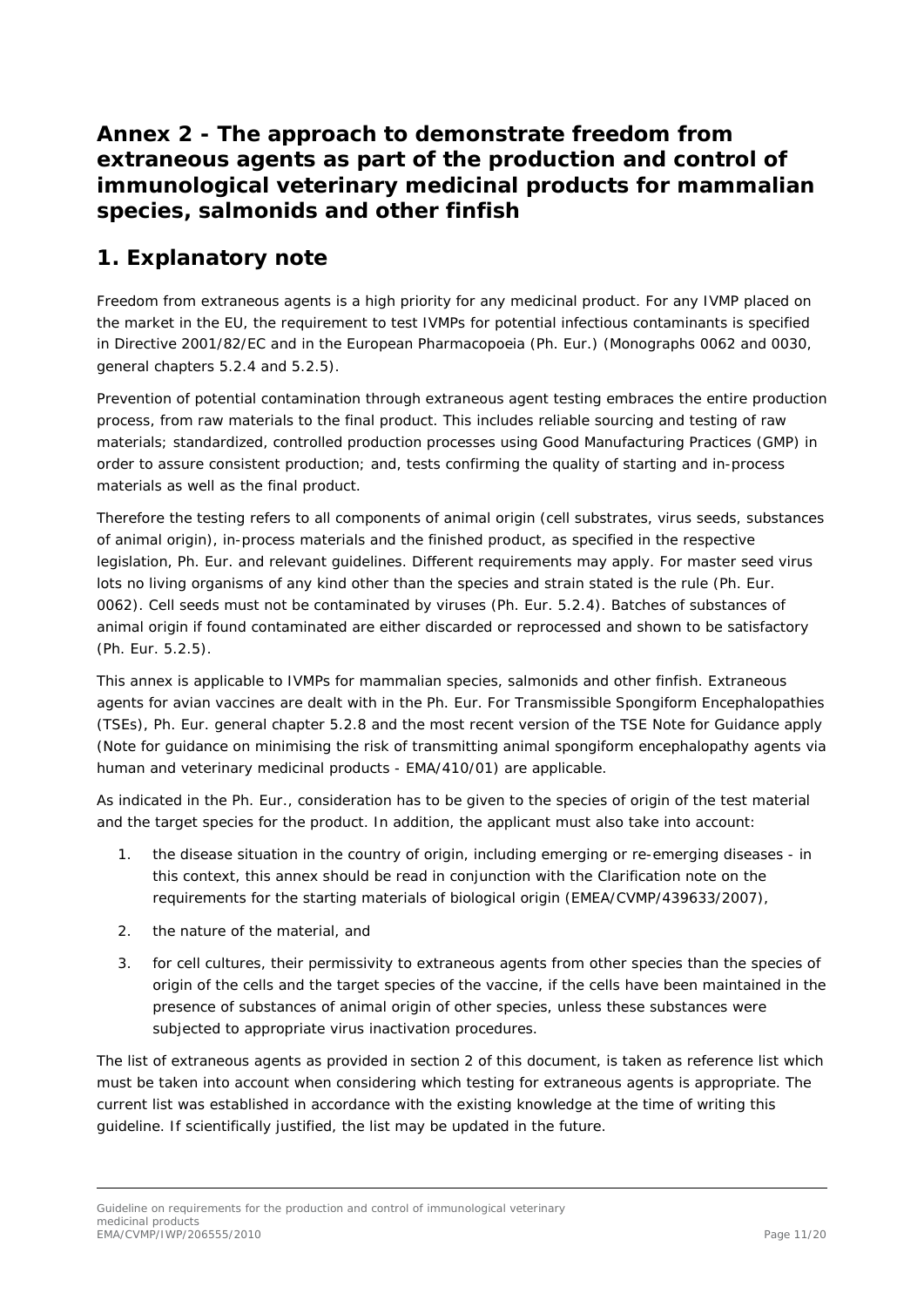The presence of an agent on the list does not mean that a test for this agent must be carried out. However, for not carrying out a test for a specific agent, the applicant must provide justification according to the steps mentioned below.

For appropriate testing for extraneous agents, the following steps should be accomplished:

#### *Step 1: Justification for not carrying out a test for a specific agent*

The types of justification that can be given include:

- a) Disease/agent did not occur in country/geographical area of origin at the time of isolation/recovery of the material supported by convincing official data (e.g. OIE's status in the applicable time period, literature information); continuous traceability to support the absence of contamination by this agent during subsequent processing of the material (e.g. preparation, culture, etc.).
- b) Disease/agent does not occur in herd of origin (i.e. specific pathogen free (SPF) status). If animals from a flock free from specified pathogens are used, supporting documentary evidence must be provided for the SPF status of the herd. SPF certificate indicating the methods of control used and showing that the herd is free of the respective extraneous agent has to be provided.
- c) Substance in question cannot be contaminated with this agent, e.g. agent does not cross placenta or does not produce viraemia. Adequate justification must be provided.
- d) The need for testing might not be relevant when an extraneous agent cannot grow in some systems or under some specific conditions, e.g. the extraneous agent does not grow in cell culture, or does not grow in the absence of trypsin.
- e) Where applicable, the agent can be inactivated using a validated method. Alternatively, a demonstration that the extraneous agent is removed by the production process may be acceptable as well, including an adequate justification.
- f) For active substances derived by recombinant DNA techniques, the presence of extraneous agents from the species of origin or the target species can often be excluded because of the implemented biotechnological processes. Testing for extraneous agents may therefore not be necessary. In cases of partial or complete omission of testing, a risk assessment must be made, including the materials of animal origin that were/are used to produce the rDNA-derived active substance, and a thorough justification must be provided.
- g) For finfish: disease/agent does not occur in the source and target fish species involved. Available literature or expert view to support this should be provided.

#### *Step 2: Implementation of tests for the detection of extraneous agents*

The extraneous agents to be tested are those which could not be excluded after implementation of step 1. For detection of extraneous agents in IVMPs highly sensitive methods should be used. *In vitro*  methods have to be used, if available.

The suitability of test methods used to detect extraneous agents is an essential prerequisite. The following aspects are identified as key criteria for test suitability: defined method, sensitivity, specificity, repeatability of the method and need for positive and negative controls.

The parameters used to show suitability should be chosen based on the purpose of the assay. Proven testing and production experience are good tools to justify the suitability of test methods. For cell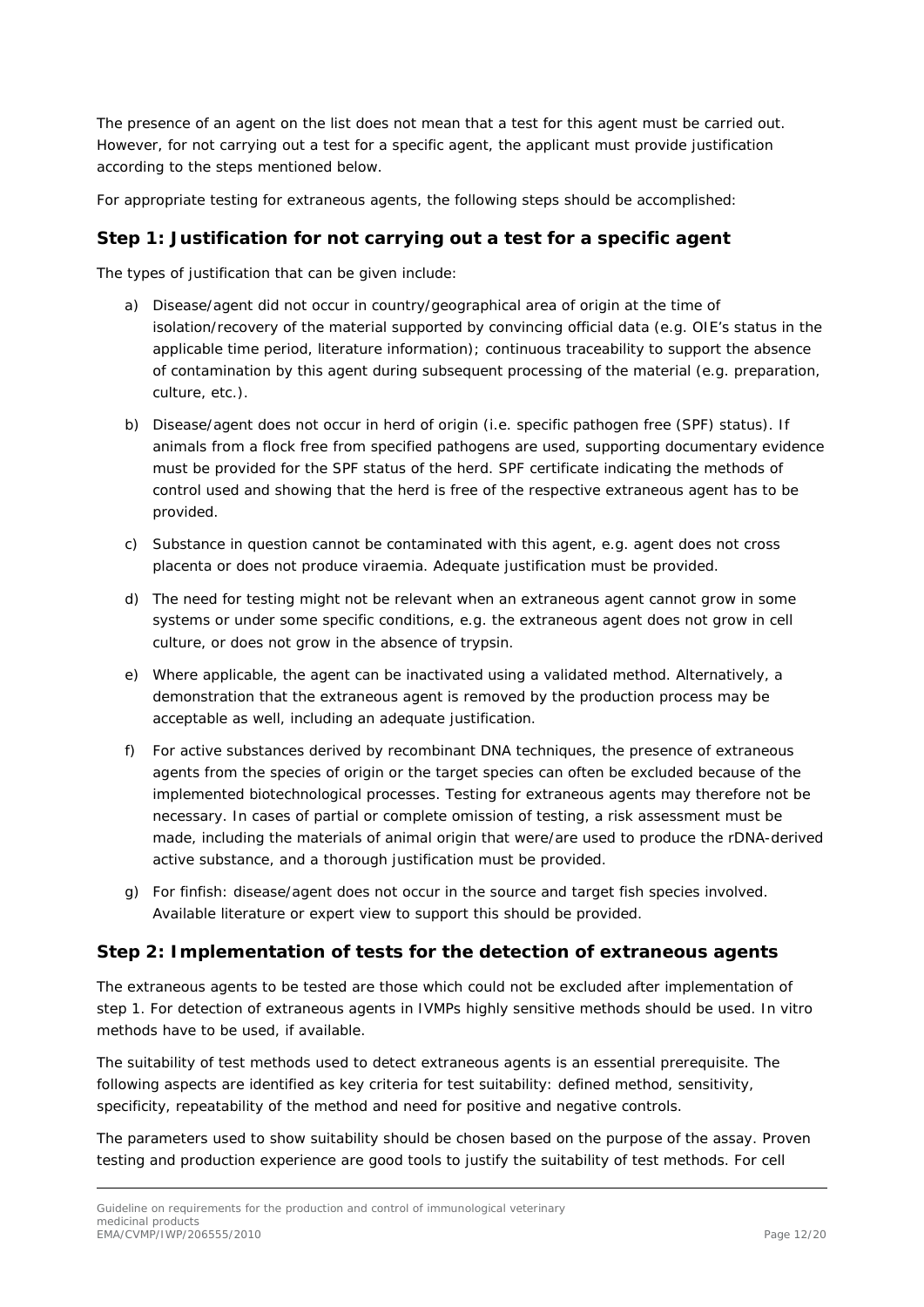culture methods, it is important to check the quality of the cell culture and to verify that the cell culture is viable and able to allow the multiplication of extraneous agents. The agents used as positive controls may be those to be tested or other suitable agents.

Antigen, extraneous agent specific elements and genome detection methods (nucleic acid amplification techniques) can be used for detection of extraneous agents. Their sensitivity and specificity for specified agents should be known for laboratory adapted strains and field (wild) strains. These methods do not usually differentiate between live and inactivated agents. In case of a positive finding further investigation may be needed and an appropriate method for differentiation between replicative, live or killed agents should be implemented.

For the detection of viruses, appropriate methods for virus isolation and identification can be used and criteria established, e.g. cytopathic effect, haemadsorption, immunostaining, etc (Ph. Eur. 0062, 5.2.4, 5.2.5). Their suitability for the detection of field (wild) strains of specified agents should be known.

The use of primary cells of the species of origin of the seed is mandatory by Ph. Eur. 0062 and Ph. Eur. 5.2.4. Hence, except for the testing of primate extraneous viruses, suitable primary cells must be part of the cell types selected for the detection of extraneous viruses not excluded by step 1.

Selected bacteria in the list below include those not detectable by the sterility test (Ph. Eur. 2.6.1). Vaccines must be free of mycoplasmas and mycobacteria. The tests for mycoplasmas (Ph. Eur. 2.6.7) and mycobacteria (Ph. Eur. 2.6.2) are considered suitable and sufficient to show absence of mycoplasmas and mycobacteria in IVMPs. These tests should be implemented on a case- by-case basis, whenever relevant. A thorough justification must be provided for the complete or partial omission of these testing.

Detection of an agent may also be based on detection of corresponding antibodies. In this case, appropriate serological methods should be used.

Embryonated eggs may also be used for detection of extraneous agents, if applicable.

### <span id="page-12-0"></span>**2. List of extraneous agents**

Extraneous agents are listed below, divided into sections by animal species.

International Committee on Taxonomy of Viruses (ICTV) virus nomenclature is followed. Viruses are listed as family, genus or species. All relevant types should be considered.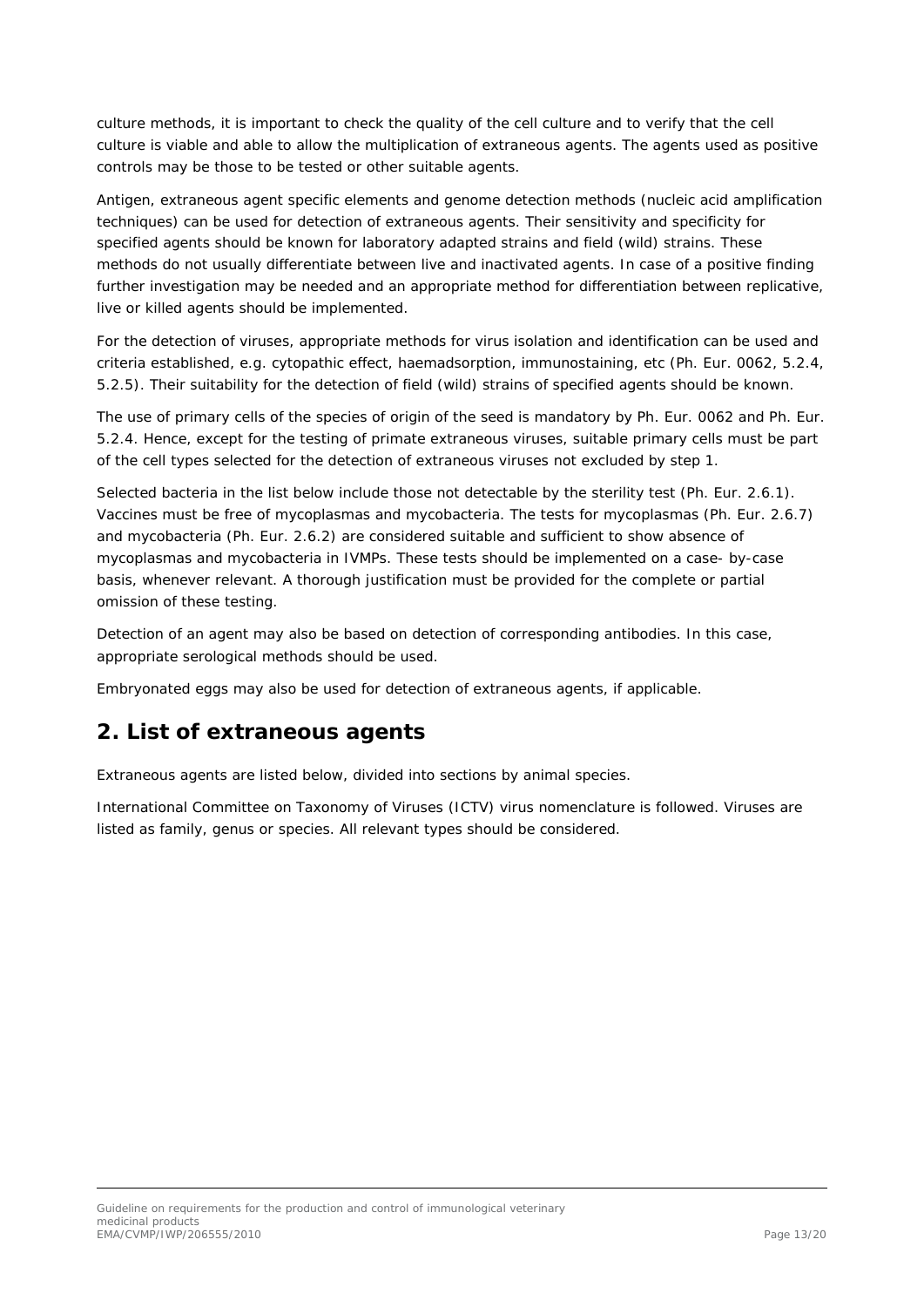| <b>BOVINE</b>                                  |                         |  |
|------------------------------------------------|-------------------------|--|
| <b>Viral agents</b>                            | <b>Bacterial agents</b> |  |
| Akabane virus                                  | Brucella spp.           |  |
| Alcelaphine herpesvirus                        | Chlamydia spp.          |  |
| Bluetongue virus                               | Coxiella burnetii       |  |
| Borna disease virus                            | Leptospira spp.         |  |
| Bovine adenovirus                              |                         |  |
| Bovine coronavirus                             |                         |  |
| Bovine enterovirus                             |                         |  |
| Bovine ephemeral fever virus                   |                         |  |
| Bovine herpesvirus BoHV-1 (IBR)                |                         |  |
| Bovine leukaemia virus                         |                         |  |
| Bovine papilloma virus                         |                         |  |
| Bovine papular stomatitis virus                |                         |  |
| Bovine parainfluenza virus 3                   |                         |  |
| Bovine parvovirus                              |                         |  |
| Bovine polyoma virus                           |                         |  |
| Bovine respiratory syncytial virus             |                         |  |
| Bovine rhinovirus                              |                         |  |
| Bovine viral diarrhoea virus                   |                         |  |
| Cache Valley virus                             |                         |  |
| Cowpox virus                                   |                         |  |
| Endogenous retrovirus (replication competent)  |                         |  |
| Epizootic haemorrhagic disease virus           |                         |  |
| Foot-and-mouth disease virus                   |                         |  |
| Jena virus (Norwalk-like)                      |                         |  |
| Lumpy skin disease virus                       |                         |  |
| Ovine herpesvirus 2 (malignant catarrhal fever |                         |  |
| virus, European type)                          |                         |  |
| Pseudocowpox virus                             |                         |  |
| Rabies virus                                   |                         |  |
| Reovirus                                       |                         |  |
| Rift Valley fever virus                        |                         |  |
| Rinderpest virus                               |                         |  |
| Rotavirus                                      |                         |  |
| Schmallenberg virus                            |                         |  |
| Swine herpesvirus 1                            |                         |  |
| Tick-borne encephalitis virus                  |                         |  |
| Vesicular stomatitis virus                     |                         |  |
| Wesselsbron virus                              |                         |  |
|                                                |                         |  |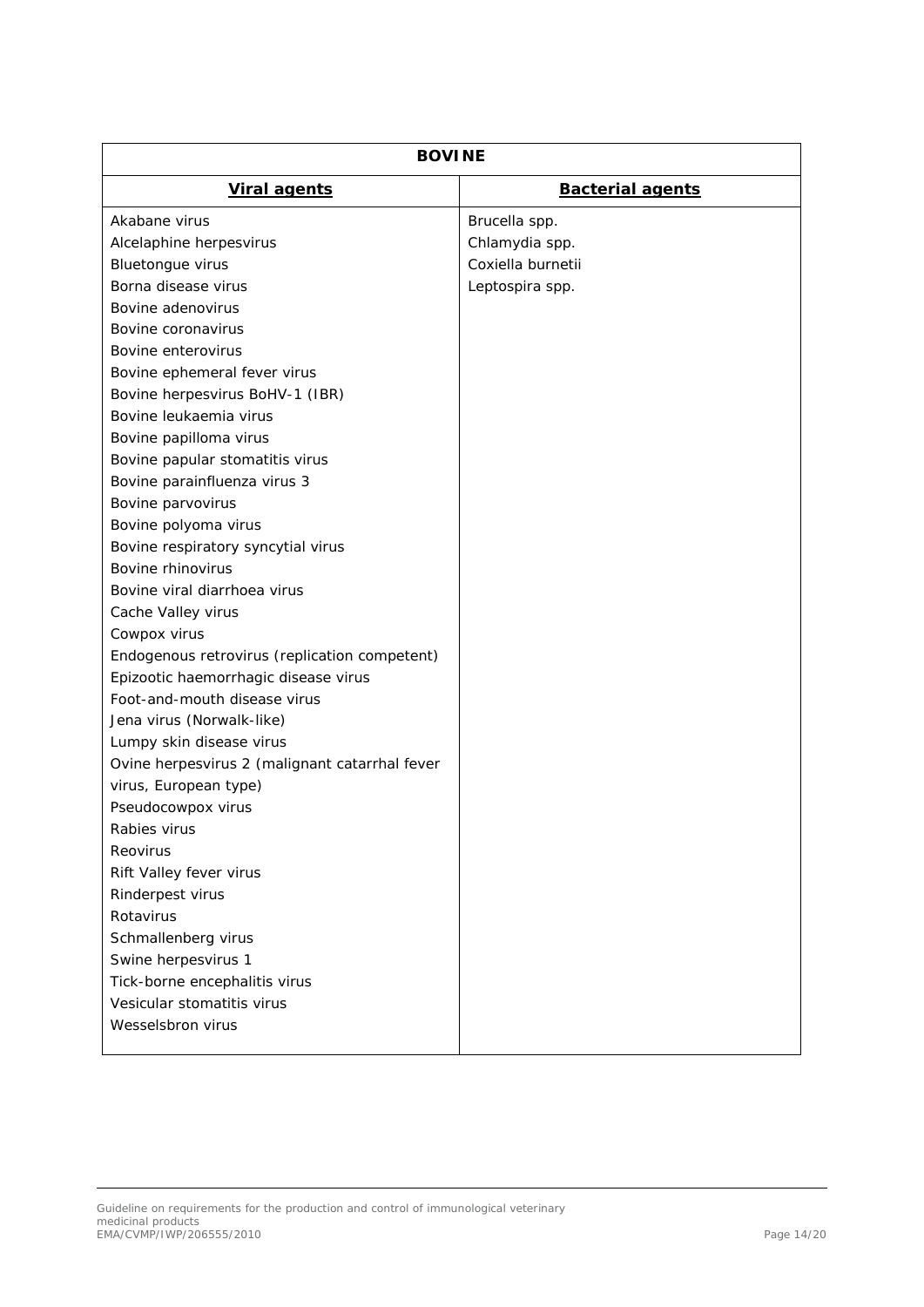| <b>OVINE/CAPRINE</b>                           |                         |  |
|------------------------------------------------|-------------------------|--|
| <b>Viral agents</b>                            | <b>Bacterial agents</b> |  |
| Akabane virus                                  | Brucella melitensis     |  |
| Bluetongue virus                               | Brucella ovis           |  |
| Border disease virus                           | Chlamydia spp.          |  |
| Borna disease virus                            | Coxiella burnetii       |  |
| Bovine viral diarrhoea virus                   | Leptospira spp.         |  |
| Cache Valley virus                             |                         |  |
| Caprine herpesvirus                            |                         |  |
| Endogenous retrovirus (replication competent)  |                         |  |
| Epizootic haemorrhagic disease virus           |                         |  |
| Foot-and-mouth disease virus                   |                         |  |
| Maedi-Visna / Caprine arthritis encephalitis   |                         |  |
| virus                                          |                         |  |
| Nairobi sheep disease virus                    |                         |  |
| Orf virus                                      |                         |  |
| Ovine herpesvirus 2 (malignant catarrhal fever |                         |  |
| virus, European type)                          |                         |  |
| Ovine papilloma virus                          |                         |  |
| Ovine pulmonary adenocarcinoma virus           |                         |  |
| (jaagziekte)                                   |                         |  |
| Ovine respiratory syncytial virus              |                         |  |
| Ovine/caprine adenovirus                       |                         |  |
| Peste-des-petits-ruminants virus               |                         |  |
| Rabies virus                                   |                         |  |
| Rift Valley Fever virus                        |                         |  |
| Sheeppox / goatpox virus                       |                         |  |
| Schmallenberg virus                            |                         |  |
| Swine herpesvirus 1                            |                         |  |
| Tick-borne encephalitis virus                  |                         |  |
| Wesselsbron virus                              |                         |  |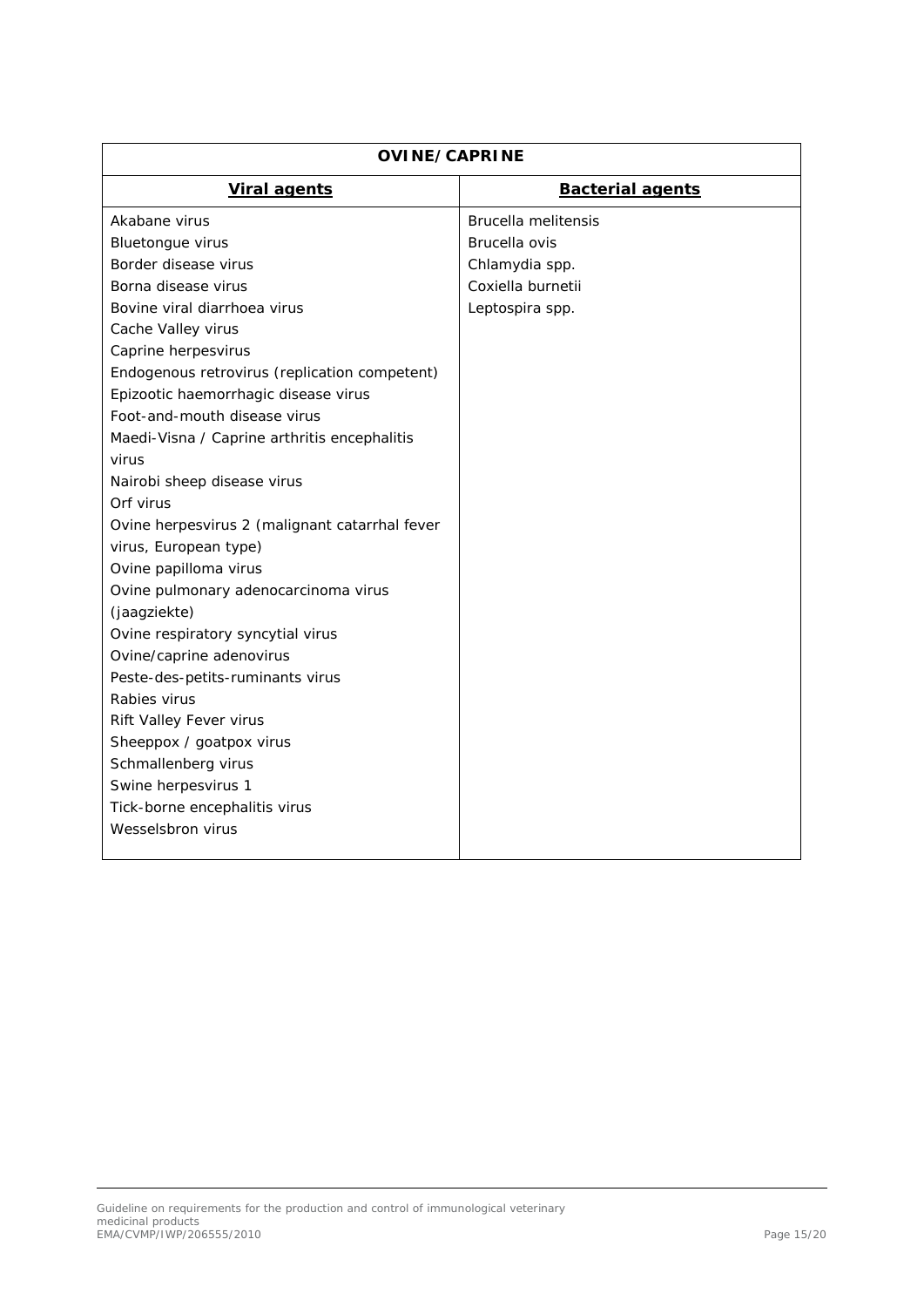| <b>PORCINE</b>                                  |                         |
|-------------------------------------------------|-------------------------|
| <b>Viral agents</b>                             | <b>Bacterial agents</b> |
| African swine fever virus                       | Brucella suis           |
| Bovine viral diarrhoea virus                    | Leptospira spp.         |
| Classical swine fever virus                     |                         |
| Encephalomyocarditis virus                      |                         |
| Endogenous retrovirus (replication competent)   |                         |
| Foot-and-mouth disease virus                    |                         |
| Hepatitis E virus                               |                         |
| Influenza virus                                 |                         |
| Japanese encephalitis virus                     |                         |
| Nipah virus                                     |                         |
| Porcine adenovirus                              |                         |
| Porcine circovirus                              |                         |
| Porcine coronavirus (TGEV, PRCoV, PEDV)         |                         |
| Porcine enterovirus                             |                         |
| Porcine parvovirus                              |                         |
| Porcine reproductive respiratory syndrome virus |                         |
| Porcine rotavirus                               |                         |
| Rabies virus                                    |                         |
| Swine herpesvirus                               |                         |
| Swinepox virus                                  |                         |
| Vesicular stomatitis virus                      |                         |

| <b>EQUINE</b>                                 |                           |
|-----------------------------------------------|---------------------------|
| <b>Viral agents</b>                           | <b>Bacterial agents</b>   |
| African horse sickness virus                  | Burkholderia mallei       |
| Borna disease virus                           | Burkholderia pseudomallei |
| Endogenous retrovirus (replication competent) |                           |
| Equine adenovirus                             |                           |
| Equine arteritis virus                        |                           |
| Equine encephalomyelitis alphavirus           |                           |
| Equine encephalosis virus                     |                           |
| Equine herpesvirus (EHV-1, EHV-4)             |                           |
| Equine infectious anaemia virus               |                           |
| Equine influenza virus                        |                           |
| Equine rotavirus                              |                           |
| Hendra virus                                  |                           |
| Japanese encephalitis virus                   |                           |
| Rabies virus                                  |                           |
| Vesicular stomatitis virus                    |                           |
| West Nile virus                               |                           |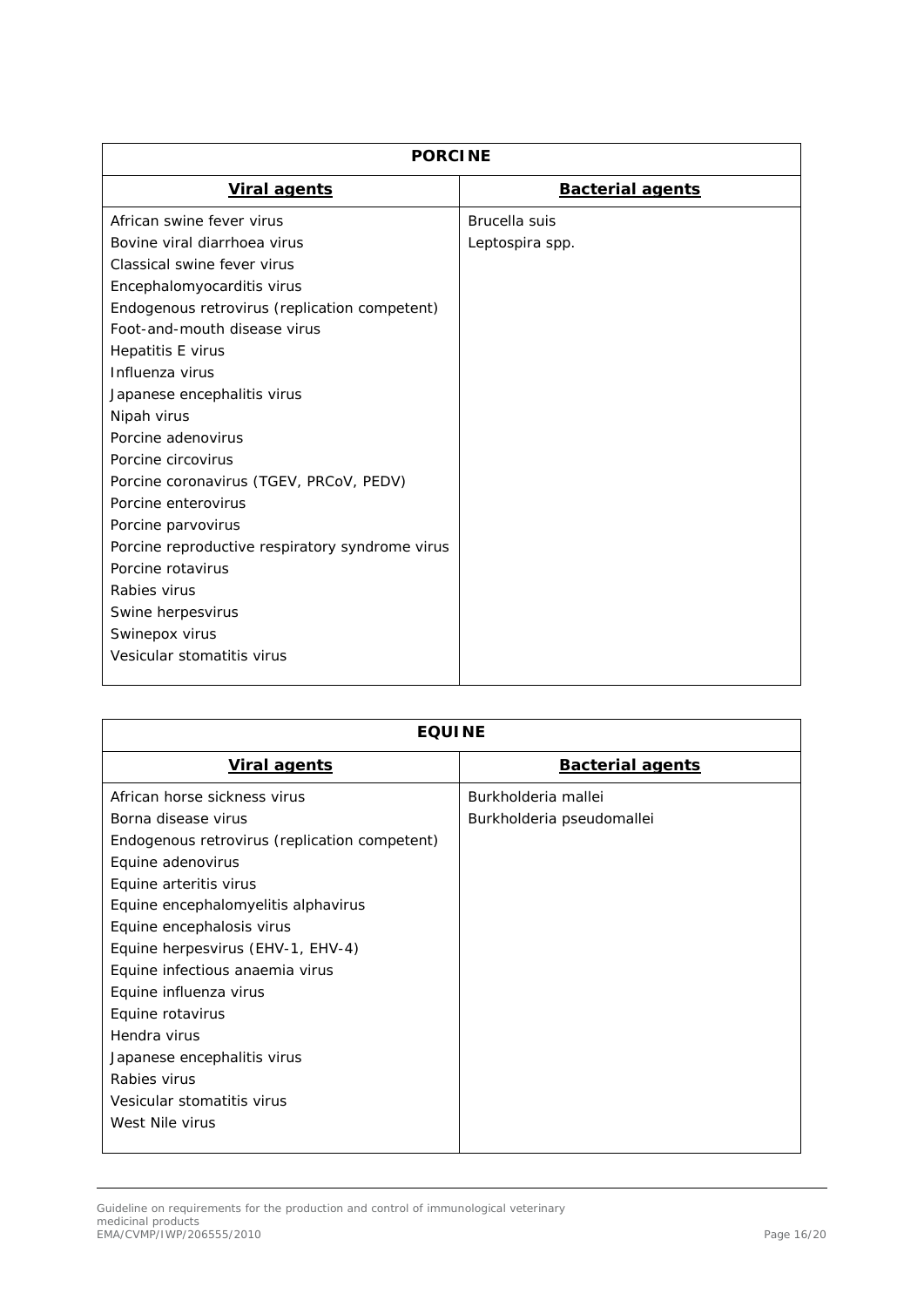| <b>CANINE</b>                |                         |
|------------------------------|-------------------------|
| <b>Viral agents</b>          | <b>Bacterial agents</b> |
| Canid herpesvirus            | Brucella canis          |
| Canine adenovirus            | Leptospira spp.         |
| Canine coronavirus           |                         |
| Canine distemper virus       |                         |
| Canine oral papilloma virus  |                         |
| Canine Parainfluenza 2 virus |                         |
| Canine parvovirus            |                         |
| Rabies virus                 |                         |
| Swine herpesvirus 1          |                         |
|                              |                         |

| <b>FELINE</b>                                 |                         |
|-----------------------------------------------|-------------------------|
| <b>Viral agents</b>                           | <b>Bacterial agents</b> |
| Cowpox virus                                  | Chlamydia felis         |
| Endogenous retrovirus (replication competent) |                         |
| Feline calicivirus                            |                         |
| Feline coronavirus                            |                         |
| Feline foamy virus (feline syncytia forming   |                         |
| virus)                                        |                         |
| Feline herpesvirus 1                          |                         |
| Feline immunodeficiency virus                 |                         |
| Feline leukemia virus                         |                         |
| Feline panleucopenia virus                    |                         |
| Feline sarcoma virus                          |                         |
| Rabies virus                                  |                         |
| Swine herpesvirus 1                           |                         |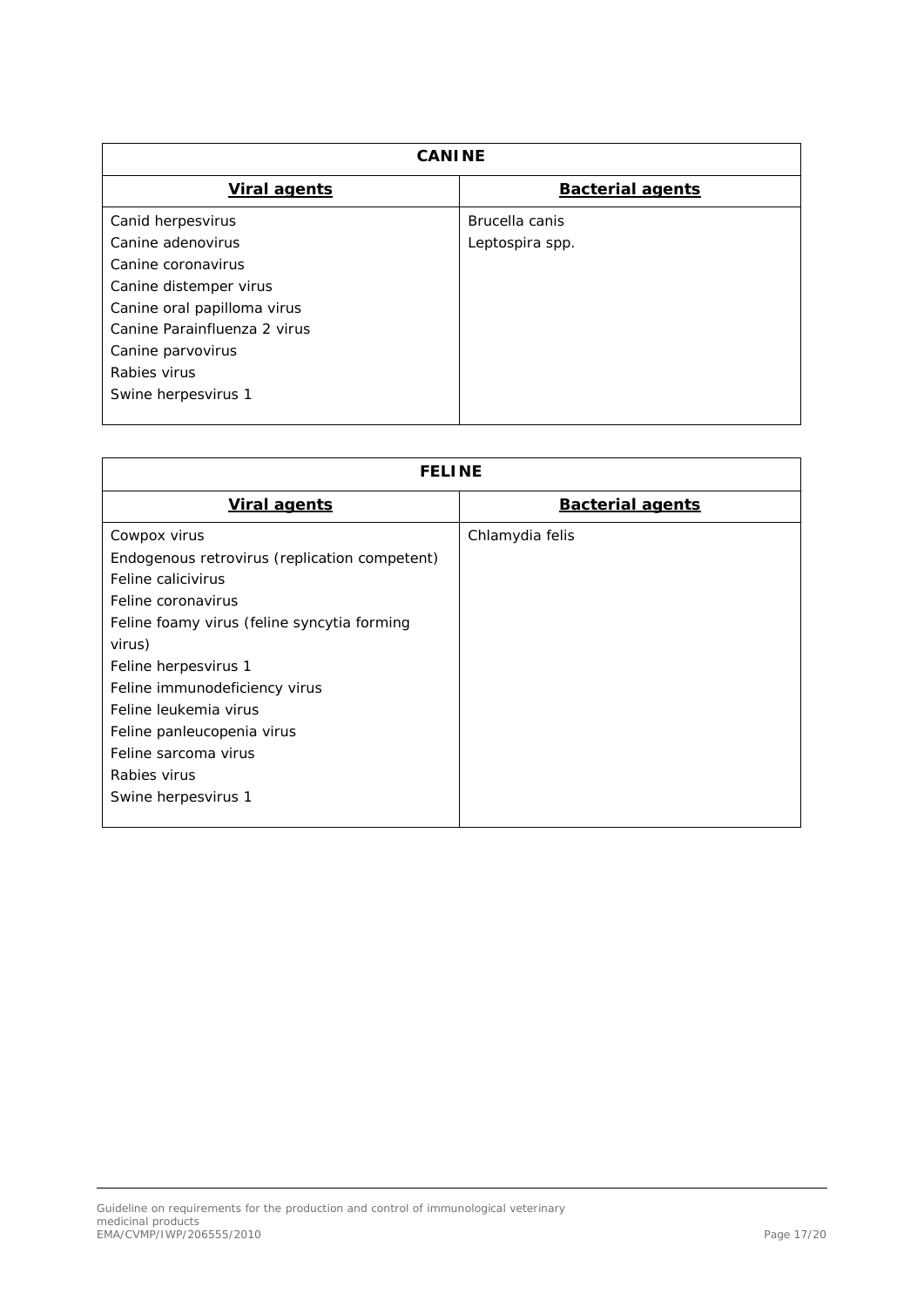| <i><b>RABBIT</b></i>                            |                         |  |
|-------------------------------------------------|-------------------------|--|
| <b>Viral agents</b>                             | <b>Bacterial agents</b> |  |
| Arenavirus (Lymphocytic choriomeningitis virus) | Francisella tularensis  |  |
| Encephalomyocarditis virus                      |                         |  |
| Endogenous retrovirus (replication competent)   |                         |  |
| Herpes simplex-like virus                       |                         |  |
| Leporid herpesvirus 2                           |                         |  |
| Myxoma fibroma virus                            |                         |  |
| Rabbit enteric coronavirus                      |                         |  |
| Rabbit haemorrhagic disease virus               |                         |  |
| Rabbit parvovirus                               |                         |  |
| Rabbit pox virus                                |                         |  |
| Rabies virus                                    |                         |  |
| Rotavirus                                       |                         |  |
| Swine herpesvirus 1                             |                         |  |

| <b>RODENT (MOUSE)</b>                         |                                       |
|-----------------------------------------------|---------------------------------------|
| <b>Viral agents</b>                           | <b>Bacterial agents</b>               |
| Ectromelia virus                              | Cilia associated respiratory bacillus |
| Endogenous retrovirus (replication competent) | Helicobacter spp.                     |
| Hantaan virus                                 |                                       |
| Kilham rat virus                              |                                       |
| Lactic dehydrogenase elevating virus          |                                       |
| Lymphocytic chorio-meningitis virus           |                                       |
| Minute virus of mice                          |                                       |
| Mouse adenovirus                              |                                       |
| Mouse cytomegalovirus                         |                                       |
| Mouse encephalomyelitis virus                 |                                       |
| Mouse hepatitis virus                         |                                       |
| Mouse rotavirus                               |                                       |
| Pneumonia virus of mice                       |                                       |
| Polyoma virus                                 |                                       |
| Reovirus type 3                               |                                       |
| Sendai virus                                  |                                       |
| Thymic virus                                  |                                       |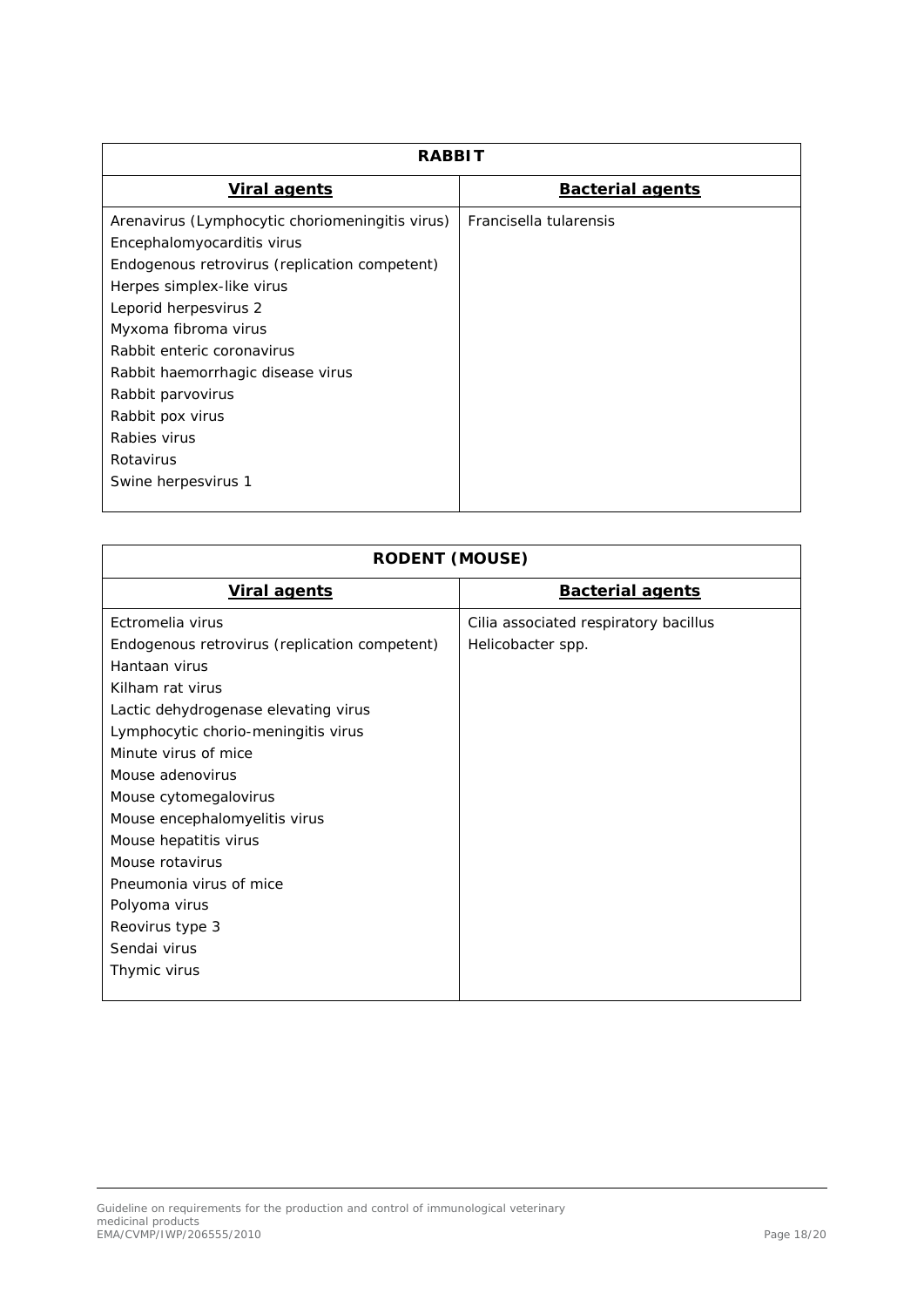| <b>RODENT (HAMSTER)</b>                                                                                                                                                   |                                                            |
|---------------------------------------------------------------------------------------------------------------------------------------------------------------------------|------------------------------------------------------------|
| <i>Viral agents</i>                                                                                                                                                       | <b>Bacterial agents</b>                                    |
| Endogenous retrovirus (replication competent)<br>Lymphocytic chorio-meningitis virus<br>Pneumonia virus of mice<br>Reovirus type 3<br>Sendai virus<br>Simian virus type 5 | Cilia associated respiratory bacillus<br>Helicobacter spp. |

| <b>RODENT (RAT)</b>                                                                                                                                                                                                                          |                                                            |  |
|----------------------------------------------------------------------------------------------------------------------------------------------------------------------------------------------------------------------------------------------|------------------------------------------------------------|--|
| <b>Viral agents</b>                                                                                                                                                                                                                          | <b>Bacterial agents</b>                                    |  |
| Endogenous retrovirus (replication competent)<br>Hantaan virus<br>Kilham rat virus<br>Mouse encephalomyelitis virus<br>Pneumonia virus of mice<br>Rat coronavirus/Sialoacryoadenitis virus<br>Reovirus type 3<br>Sendai virus<br>Toolan viru | Cilia associated respiratory bacillus<br>Helicobacter spp. |  |

| <b>PRIMATES (VERO CELL)</b>                   |                         |
|-----------------------------------------------|-------------------------|
| <b>Viral agents</b>                           | <b>Bacterial agents</b> |
| Bovine viral diarrhoea virus                  |                         |
| Endogenous retrovirus (replication competent) |                         |
| Herpesvirus                                   |                         |
| Reovirus                                      |                         |
| Simian virus 40                               |                         |
| Simian virus 5                                |                         |
|                                               |                         |

| <b>SALMONIDS</b>                                |                                  |
|-------------------------------------------------|----------------------------------|
| <i>Viral agents</i>                             | <b>Bacterial agents</b>          |
| Infectious haematopoietic necrosis virus (IHNV) | Aeromonas salmonicida            |
| Infectious pancreatic necrosis virus (IPNV)     | Fish-pathogenic Francisella spp. |
| Infectious salmon anaemia virus (ISAV)          | Flavobacterium psychrophilum     |
| Salmon alphaviruses                             | Piscirickettsia salmonis         |
| Viral haemorrhagic septicaemia virus (VHSV)     | Renibacterium salmoninarum,      |
|                                                 | Vibrio anguillarum               |

Guideline on requirements for the production and control of immunological veterinary medicinal products EMA/CVMP/IWP/206555/2010 Page 19/20